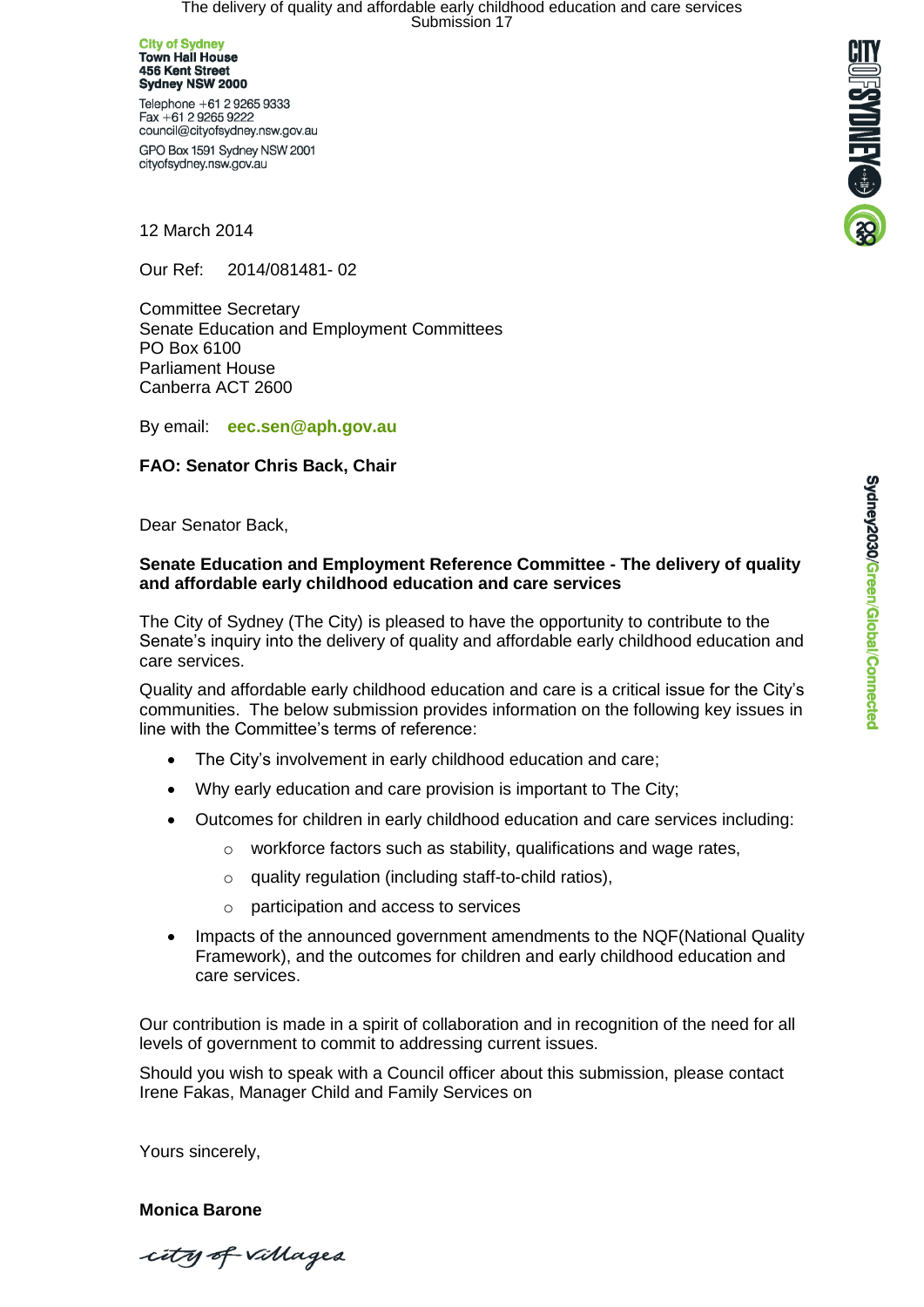$\overline{2}$ 

## Chief Executive Officer **Introduction**

We are pleased that this inquiry will address the delivery of quality and affordable early childhood education and care services. Childcare (early education and care) has been identified by the City of Sydney ('the City') as a critical issue impacting the social and economic wellbeing and development of our residents and workforce alike.

We recently commissioned a comprehensive study on supply and demand for Early Childhood Education and Care (ECEC) care places across the City, both current and forecast to 2031, including the impacts of relevant policy, population and sectoral trends.

#### **A copy of this study can be downloaded from**

### **<http://www.cityofsydney.nsw.gov.au/community/community-services/children>**

The study revealed that there is a current estimated shortfall of 3,104 ECEC places in the City of Sydney local government area (LGA). This shortfall is projected to rise to 5,976 places by 2031 if substantial additional supply does not come forward.

The study makes a series of recommendations on effective strategies to facilitate delivery of additional childcare places to meet demand. It highlights the need for education and awareness-raising in the wider community on the current gap in childcare places; the importance of adequate childcare supply to community, and the need for all levels of government to play their part in enabling increased supply.

This study, along with previous similar studies commissioned by the City, have helped build an extensive body of knowledge about childcare issues facing our communities, and opportunities for government to better respond to these issues.

This submission responds to some of the terms of reference of the Senate Inquiry, but not all. The City of Sydney has chosen to respond to those areas where we have direct experience and knowledge only. We do not know for example, what resident parents' experiences of the outcomes of the NQF are. Our submission focuses on:

- The City's involvement in early childhood education and care;
- Why early education and care provision is important to the City of Sydney;
- Outcomes for children in early childhood education and care services including:
	- o workforce factors such as stability, qualifications and wage rates,
	- o quality regulation (including staff-to-child ratios),
	- o participation and access to services
- Impacts of the announced government amendments to the NQF, and the outcomes for children and early childhood education and care services.

The City welcomes the opportunity to contribute to the Senate's inquiry the delivery of quality and affordable early childhood education and care services.

Our contribution is made in a spirit of collaboration and in recognition of the need for all levels of government to commit to addressing current issues.

# **City of Sydney**

The City of Sydney Council is the authority for the City of Sydney Local Government Area (LGA), NSW. The City comprises central Sydney (Sydney CBD), The Rocks, Millers Point, Ultimo, Pyrmont, Surry Hills, Woolloomooloo, Kings Cross, Elizabeth Bay, Rushcutters Bay, Darlinghurst, Chippendale, Darlington, Camperdown, Forest Lodge, Glebe, Alexandria, Beaconsfield, Centennial Park, Erskineville, Newtown, Redfern, Rosebery, Waterloo, and Zetland.

More than 183,000 people live within the City of Sydney's boundaries, which cover 26.15sq.km, sharing the space with about 22,000 businesses. The median age of City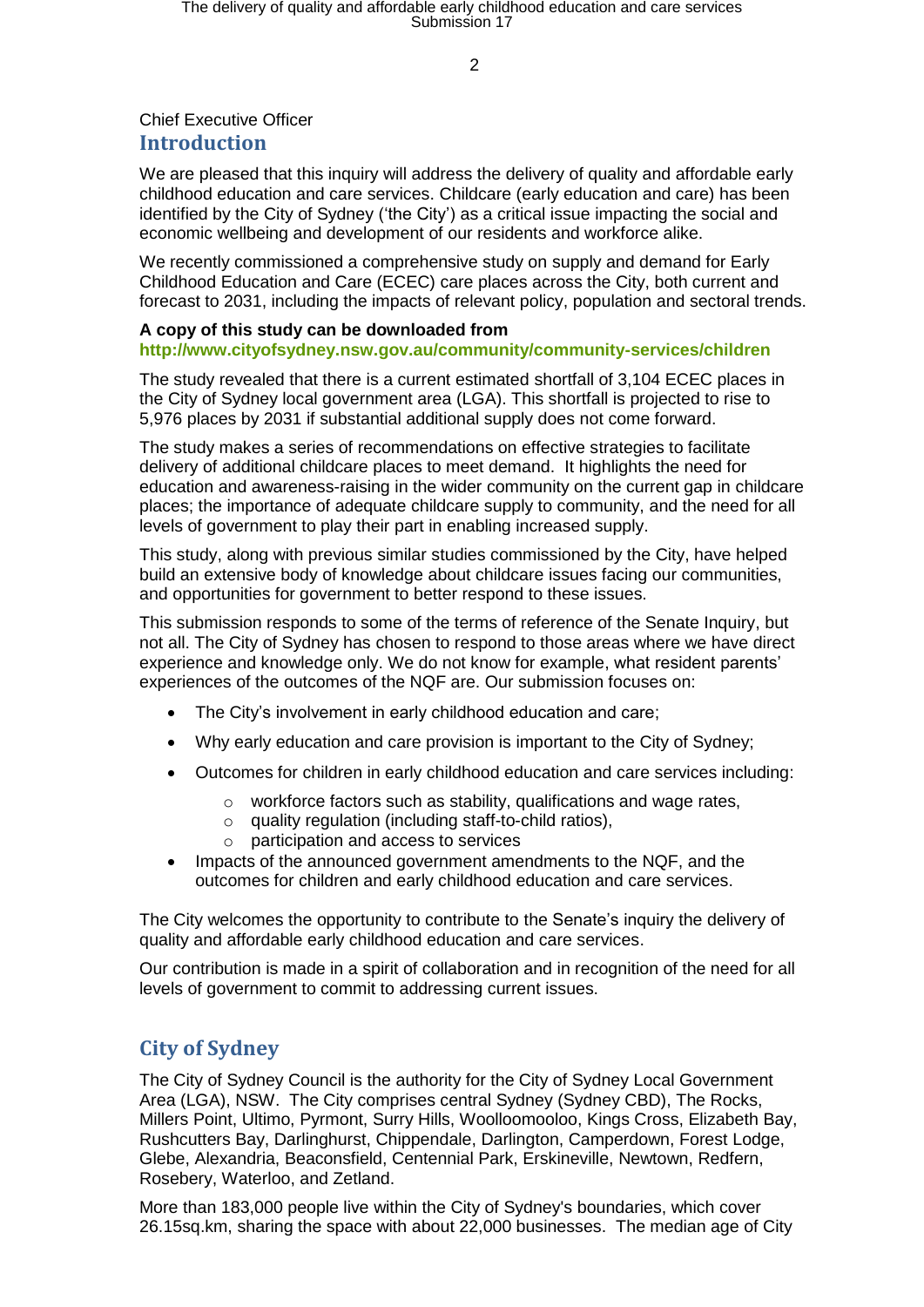residents is 32. With an annual increase of about 1.5%, the City's population is forecast to reach approximately 269,000 by 2031 – more than double its 2001 population, with around 557,760 workers.

The City of Sydney is a global city and one of the most multicultural cities in the world: around 30% of residents speak a language other than English at home. The City is home to one of Sydney's largest Aboriginal and Torres Strait Islander communities. It is also economically diverse with higher than average numbers of both high income and low income households than Greater Sydney. Compared to more than 85% for the Sydney metropolitan area, only around 60% of City households own a car.

The City is central to the economic viability of NSW and Australia. In 2011-12, economic output in the City of Sydney was forecast to be \$100.8 billion. This represents 7% of the Australian economy and almost a quarter of the NSW economy.

Like all NSW councils, the City of Sydney has responsibilities and roles identified under the *Local Government Act of NSW 1993*. Amongst other roles, under this Act, local councils have the responsibility to plan for the needs of children. The City also has responsibilities under other NSW laws including the *Environmental Planning & Assessment Act 1979*, the *Public Health Act 2010* and the *Companion Animals Act 1998.* Council also has the authority to make its own regulations and by-laws.

The City of Sydney's functions include to:

- Provide for development in the local area;
- Provide for local services and facilities that benefit ratepayers, residents and visitors;
- Protect health and provide for the welfare, wellbeing and interests of the local community;
- Represent and promote the interests of ratepayers and residents;
- Establish and support organisations and programs targeting the local community;
- Protect the environment and improve local amenity;
- Attract and provide infrastructure for commerce, tourism and industry, and
- Manage, improve and develop resources available to Council.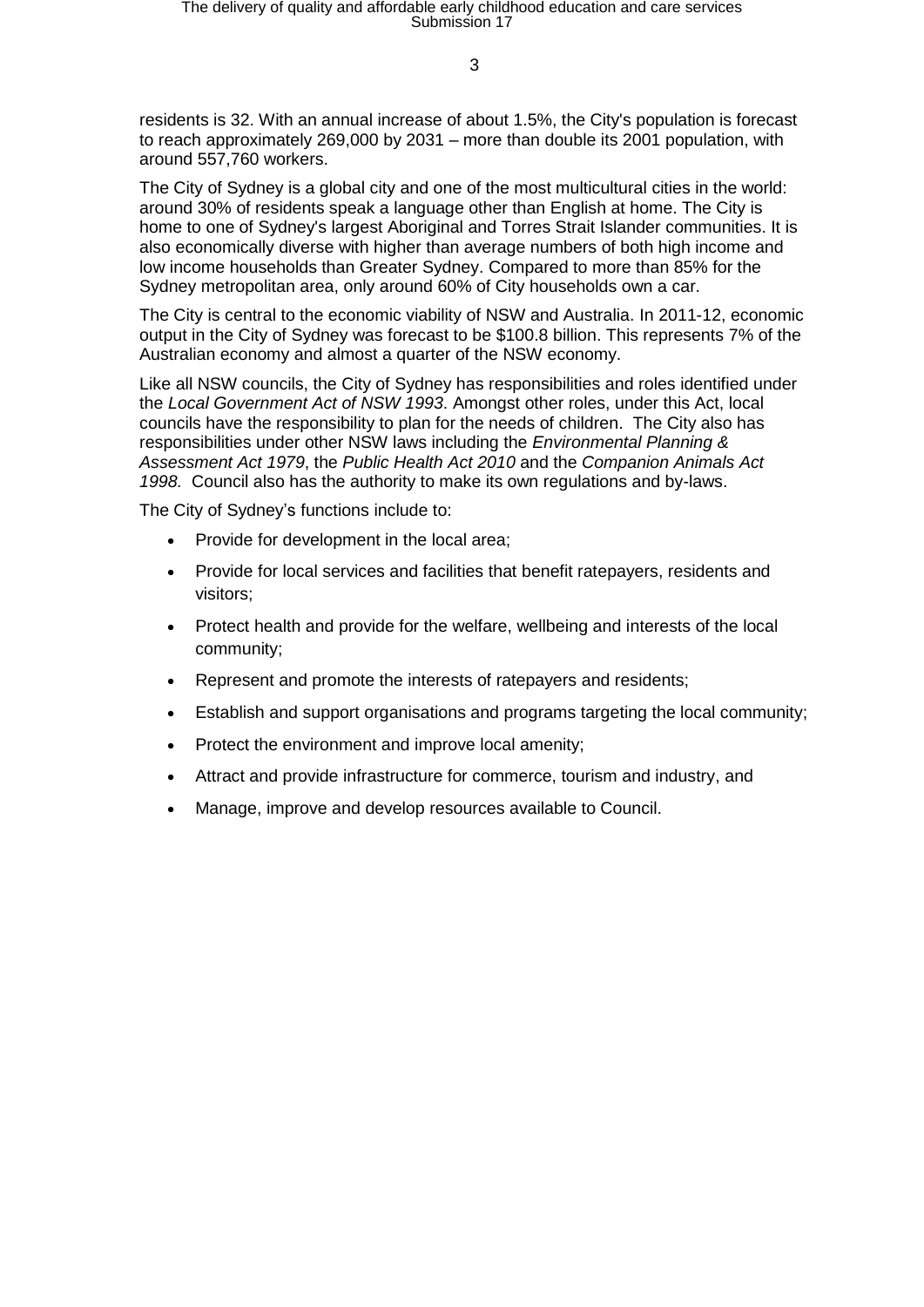# **The City's involvement in early childhood education and care**

The City is making this submission in respect to our two major roles in ensuring our residents, those who work in our City, and above all our child residents have access to high quality education and care within our LGA.

These roles are that of:

- An active participant in moderating the demand/supply gap for early education and care in our City, and
- A direct provider of early education and care within our City.

For the City, ensuring that our community has access to high quality, affordable and accessible early education and care services is not just about maintaining a productive workforce or providing more child minding services. The City considers that quality and accessible early education and care has a fundamental educational role for children. It is a long term economically and socially sound investment in our community.

The City believes that participation in early education and care by local children and their families can make significant contributions to our LGA and broader society in a number of ways including:

- Closing the educational gap for children from disadvantaged backgrounds;
- Increasing academic outcomes for all children;
- Building stronger and safer and more connected neighbourhoods;
- Supporting workforce participation;
- Providing a current and future labour supply;
- Promoting the economic self-reliance of families, and
- Reducing poverty and addressing relative inequality.

Access to early education and care services is a target under the City's Community Strategic Plan *– Sustainable Sydney 2030.* This sets out a range of activities and targets, by which the City will support the ongoing development of vibrant and diverse local economies and communities.

Target 8 of this Plan specifically proposes:

*"Every resident will be within reasonable walking distance to most local services including fresh food, childcare, health services and leisure, social, learning and cultural infrastructure."*

In addition, the City aspires to social sustainability goals of supporting increasing relative equality and the resilience and adaptive capacity of our communities. The supply of high quality early childhood education and care makes a critical contribution to achieving these objectives.

Historically, the City has been a strong advocate for quality early education and care and currently owns and/or leases premises from which 23 early education and care centres operate. These centres are either directly operated by the City, leased to not-for-profit providers under our Accommodation Grants Program (AGP) or leased commercially to for-profit providers. Specifically:

 The City owns and directly operates four early childhood education and care services: two preschools, one long day care centre and one occasional care centre. Council's occasional care services located in Redfern is the only occasional care service operating within the LGA. It has a strong focus on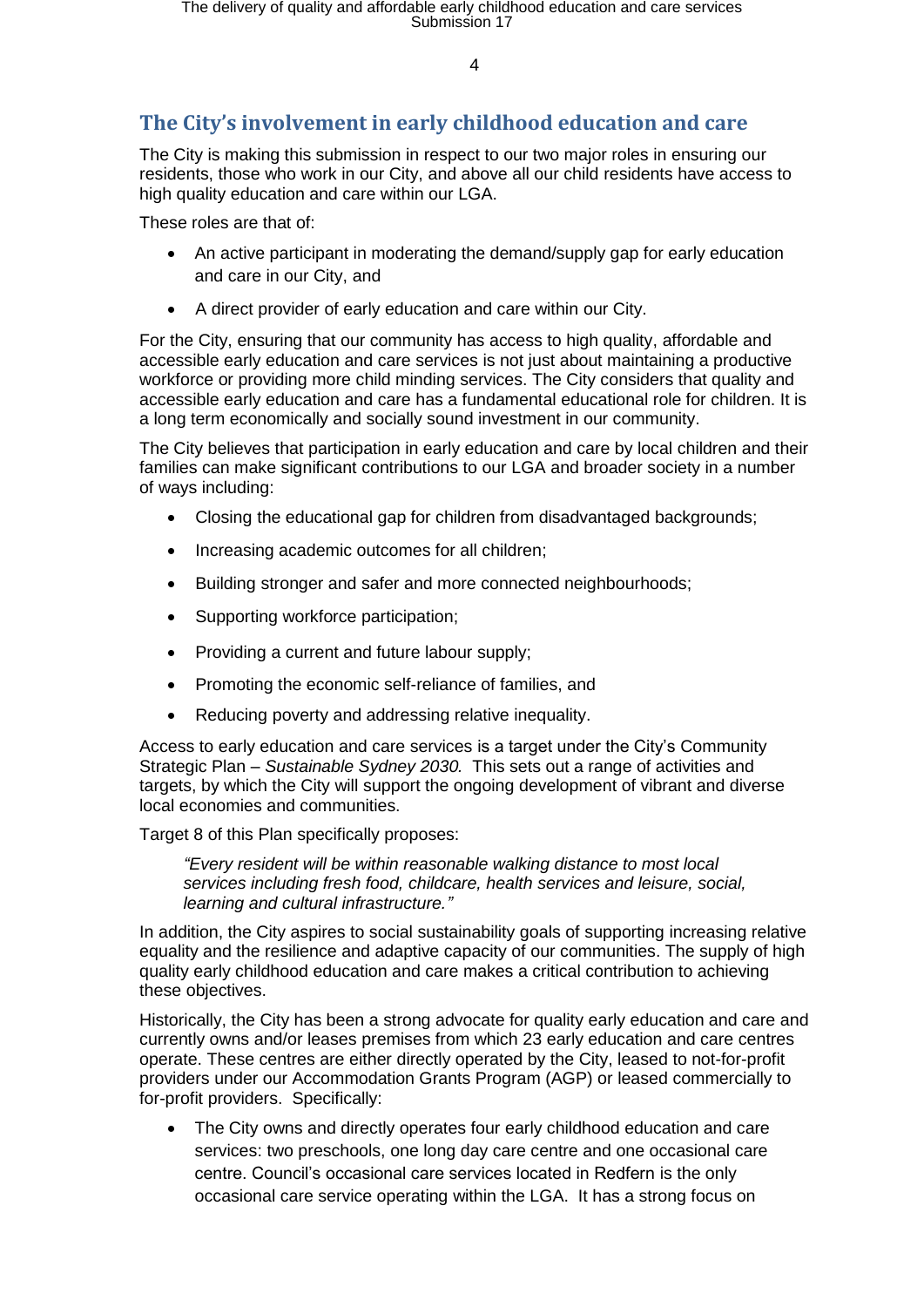access by local low- income and Aboriginal and Torres Strait Islander children and families.

- The City also provides five vacation care programs and six after school care programs.
- The City currently leases 16 centres under our Accommodation Grants Program (AGP) to a range of not-for-profit providers who deliver childcare services. The AGP supports community organisations by providing accommodation in Council-owned buildings within the community property portfolio at nil, or below market, rent. As part of the requirements of the AGP, these services must meet Key Performance Indicators detailed in their leases that support the City in meeting its objectives under *Sustainable Sydney 2030*. The AGP is a unique program and has benefits to both Council and the tenants due to maintaining formal leases which are reviewed every three years that are based on achieving identified community outcomes.
- The City leases two early education and care facilities under commercial leases to for-profit service operators.
- The City has contracted a community-based provider, Children's Services Community Management, to operate a long day care service for its employees in Chippendale. Employees of the City are able to access any one of the services the City directly operates, however only have first priority to childcare positions at the City's work-based education and care service. City employees have the opportunity to salary sacrifice their fees while using any of the council operated education and care services or the work based education and care centre.

The City also undertakes a number of planning and delivery roles that have contributed to an increase in the provision of early education and care places over the past ten years including:

- The City has completed three childcare needs analyses in 2005, 2008 and 2013 to identify provision priorities to enable effective planning for increased supply of quality and accessible early education and care for its residents and workers. These needs analyses included evidence based benchmarking based on the unique characteristics and needs of the local population.
- Based on the outcomes of the first analysis, the City introduced its first Childcare Centres Development Control Plan (DCP) in 2005.<sup>1</sup> Along with development quality guidelines for the provision of centres, the DCP set size thresholds for residential and commercial development at which the provision of childcare places is strongly encouraged. Since the introduction of the DCP, there have been an additional 1,310 childcare places provided across the City. Mostly these have been in high development areas such as the Sydney CBD and Green Square.
- The City has developed a comprehensive listing of all the education and care services operating within the LGA. This list is updated annually and is made available to families through the City of Sydney website. Families who contact

 $\overline{\phantom{a}}$  $1$  The 2005 DCP is superseded by the integration of relevant guidelines into the City of Sydney DCP 2012.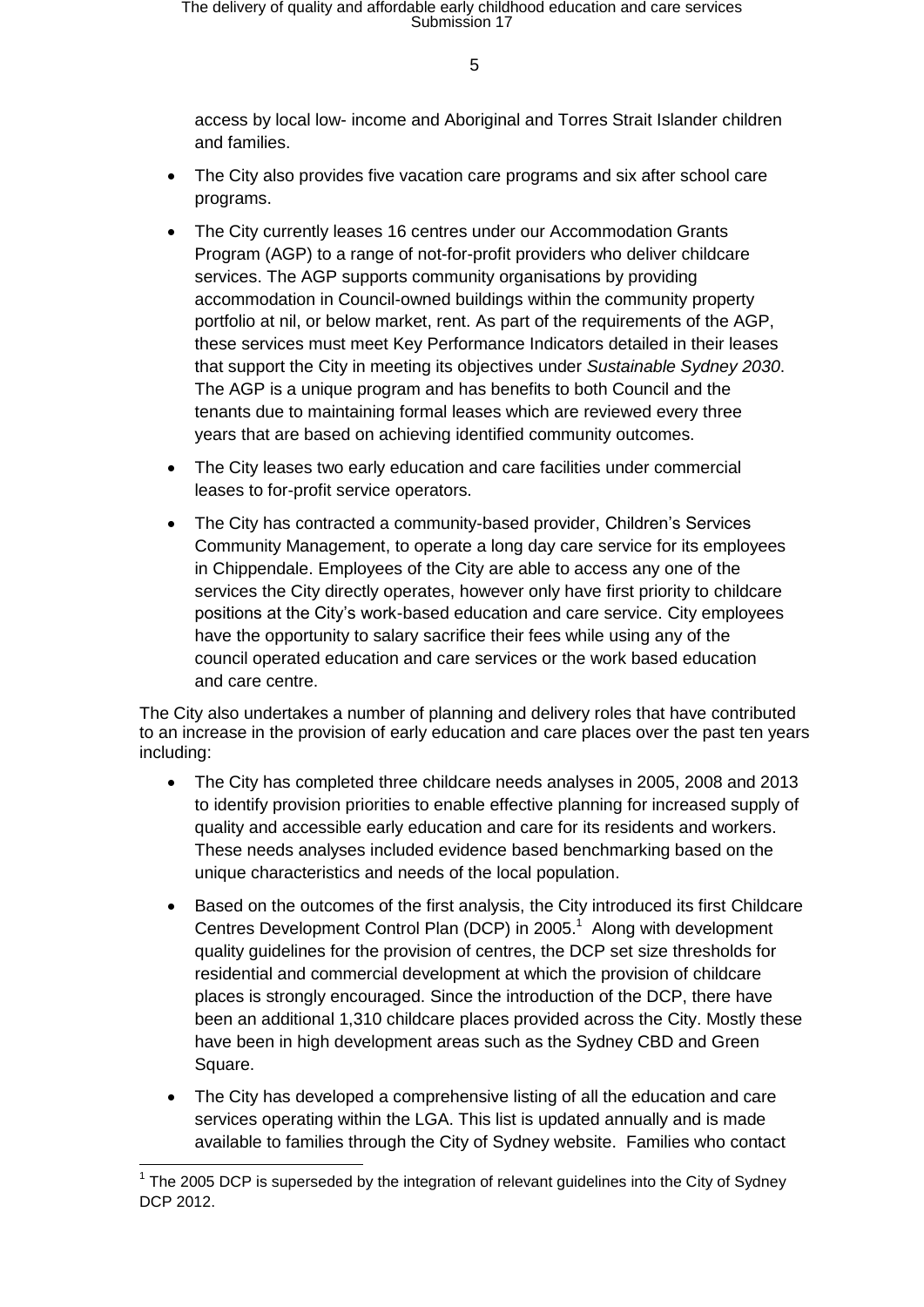the City's Child and Family services unit are given information about what parents should be looking for in an education and care centre to meet their specific needs.

 The City has committed to investing \$55 million to fast track the delivery of a number of new early education and care facilities across the City to respond to the identified growing gap in supply and working closely with the Education and Care Sector to increase supply of education and care services in areas of need.

# **Why early education and care provision is important to the City**

In developing the National Quality Framework for Early Education and Care, the Council of Australian Governments (COAG) stated that:

*"The Australian Government and state and territory governments recognise the importance of increasing their focus on the early years to ensure the wellbeing of children throughout their lives and to lift the productivity of our nation as a whole. The drive for change is based on clear evidence that the early years of a child's life are very important for their present and future health, development and wellbeing."* 

The City agrees with this sentiment. We have long recognised that participation in early education and care is important in our LGA to child residents, their families and to enable workforce participation by residents and others within the City. We consider the interests and rights of children, as residents of our city, to be central to the planning for, and in provision of, early education and care.

The City believes that access to quality education and care services is important for all children, given the evidence that exists of its importance to children both now, and in their future.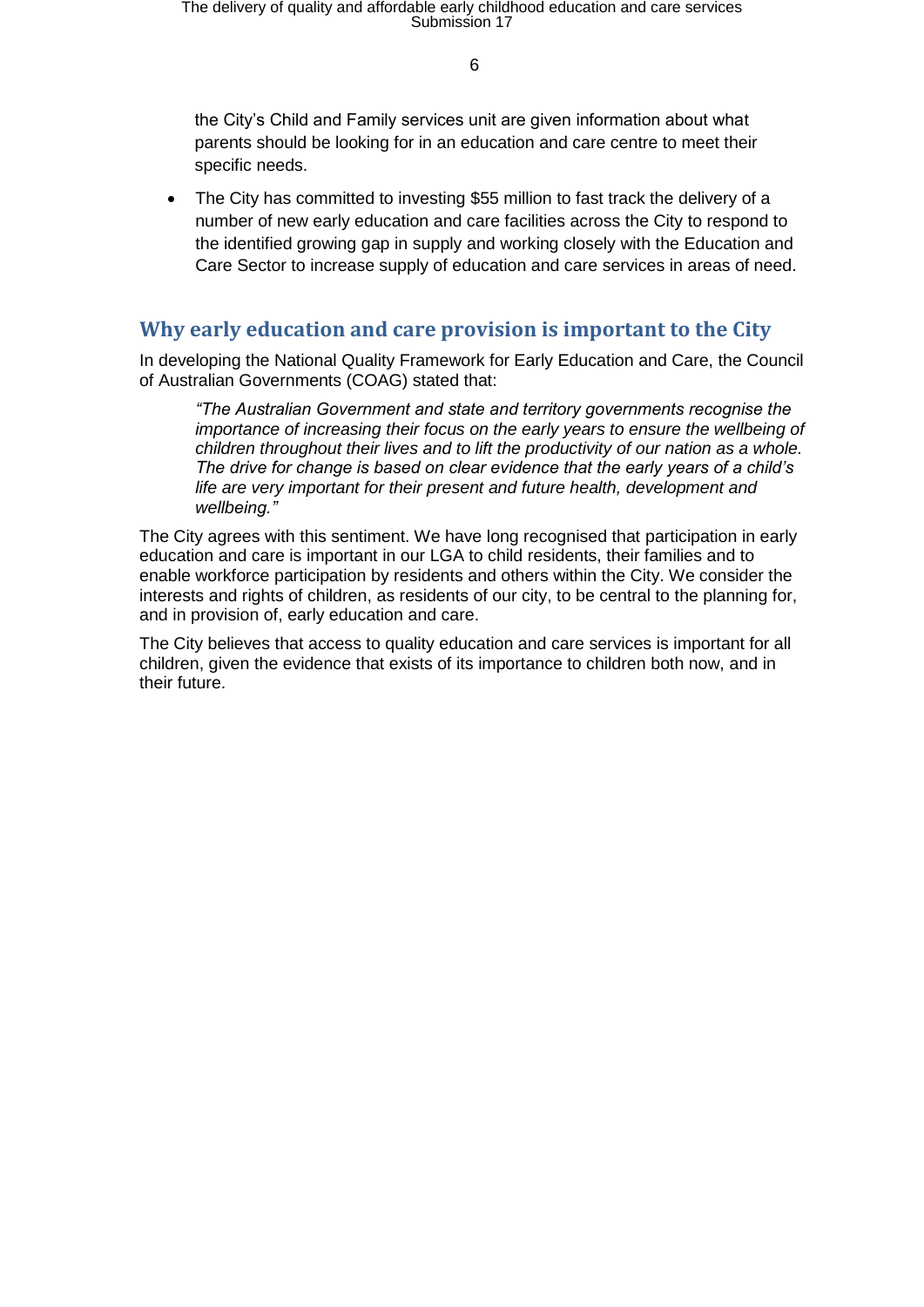# **Outcomes for children in early childhood education and care services including workforce factors such as stability, qualifications and wage rates, quality regulation (including staffto-child ratios), participation and access to services.**

## **Support for the National Quality Framework**

The City would like to place on record our support for the NQF. We believe that:

- the nationally consistent regulations;
- the rating system;
- the National Quality Standard; and particularly
- the improved educator child ratios; and
- improved qualification requirements for educators,

will lead to higher quality early education and care for children in our City.

The services we provide are already completely compliant with the NQF in terms of qualifications and ratios and will be able to be compliant with the 2016 ratio change.

These changes have been bought into place over a long period of time and we reject any suggestion of delaying the timeframes. Children deserve the best quality education and care available now.

As a provider, the City believes that the NQF and its associated regulatory environment has improved and will continue to improve the quality of education and care for children in our services.

We believe that the improved ratios and qualification requirements will have a beneficial impact on educators. Lower ratios benefit educators as well as children.

Although implementing some elements of the NQF has been at cost to the City as a service operator (provider), we believe the benefits will outweigh the costs in the long term.

## **The early education and care workforce**

#### **Recruitment**

Quality of early education and care provision is dependent on the employment of a high quality and well qualified stable workforce. Workforce issues in the education and care sector hamper recruitment.

There is no doubt that the status, standing and wages of educators and early childhood teachers act as a deterrent to the recruitment and retention of educators in our services and in education and care services operated by other providers within the City.

Educators working in our services can rarely afford to live within the City where they work. High mortgages and rentals exclude educators from residence in the city because they cannot command the wages needed to pay for accommodation.

Sustainable wage increases in the early education and care sector can only come from either increased parent fees or through Commonwealth Government subsidy. Fees at early education and care services in the City LGA are amongst the highest in the country. Our families would be unable to face fee increases brought about by pay increases for educators and teachers. Needed increases must come via Commonwealth wage subsidies.

Quality and availability of suitable staff is currently a critical concern.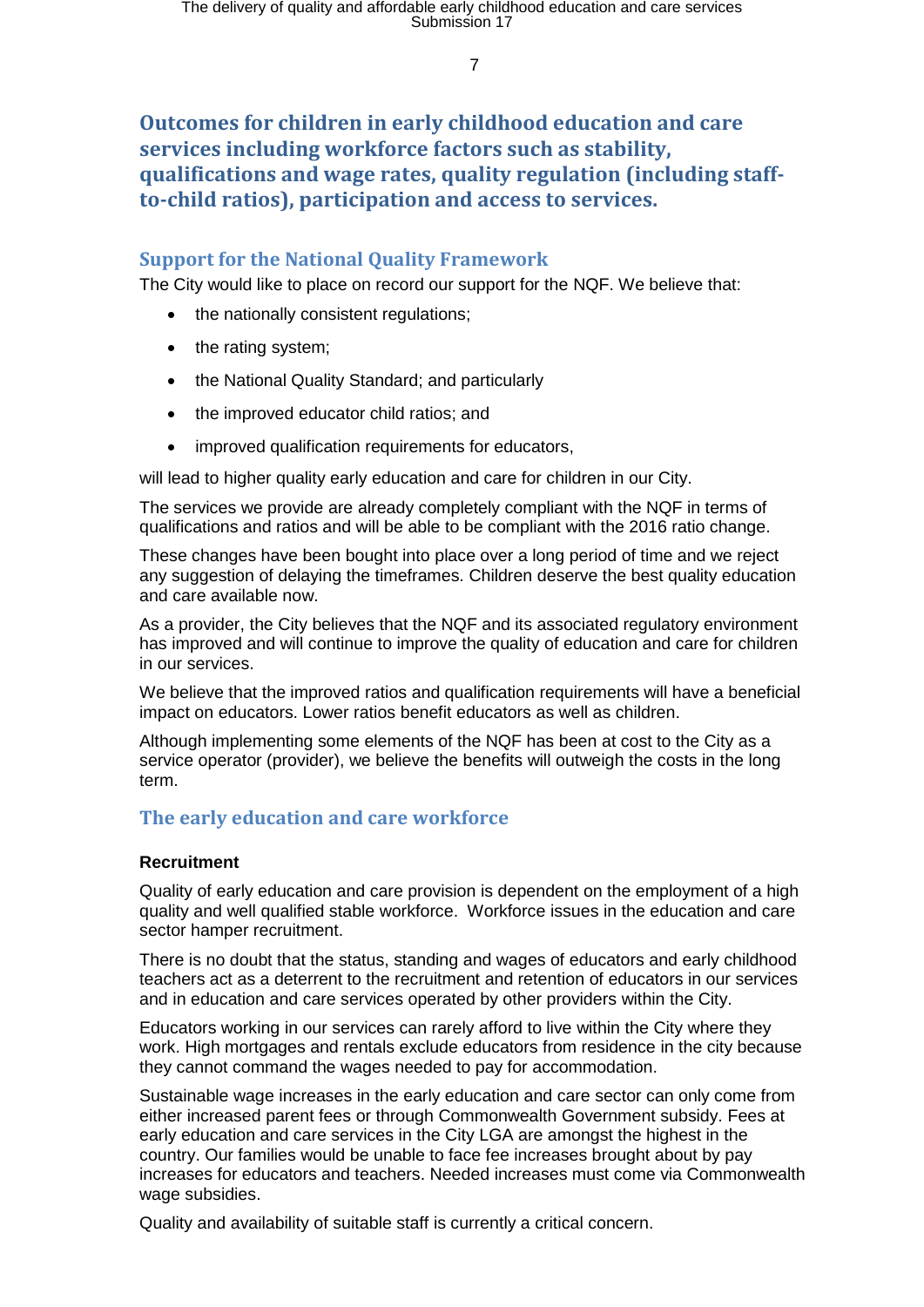While there is an increase in education and care services provided across NSW it has been difficult to find high quality staff to work in services. Our recruitment experience indicates that the standard of applicants has reduced compared with a decade ago. Over the last few years, the City has at times needed to run three or four recruitment rounds – sometimes resulting in positions being vacant for up to a year – before finding suitable staff.

As the remuneration for early childhood teachers is lower than in the primary and secondary school systems and the working conditions are not as favourable as working in a primary school, attracting and retaining early childhood teachers is an ongoing issue.

Professional wages and better working conditions would assist in attracting a higher calibre of staff to the early childhood education and care sector. This is a critical issue for the Commonwealth Government to address at an award level, as well as through provision of funding to education and care service in paying professional wages to ensure that fees do not need to be increased considerably to cover the cost of increase in salaries.

The shortage of qualified teachers affects the capacity of existing teaching staff to leave their services for professional development, for personal leave, and to attend meetings. It is difficult to recruit casual teachers to enable permanent teachers release from their role. As the Regulation specifies the number of teachers who must be on site at any point in time (for the number of children on the premises) teachers are not able to leave the premises without breaching the Regulations. The lack of capacity to recruit casual teachers is generally thought to be because a casual teacher can command higher wages working in the Government or independent school sector in NSW than they can in an early education and care service.

Additionally, teachers who hold an international qualification and have migrated to Australia, with the intention of working in the Education sector, can wait up to 3 months for their qualifications to be assessed and recognised in Australia, which further exacerbates the situation.

## **Quality regulation**

It has been repeatedly shown that regulation of early education and care services ensures improvement in service quality. Within the City's own services we are meeting existing ratios and are on track to meet changed ratios in 2016.

The City supports the improvements to ratios that were contained within the NQF as prerequisites to the provision of higher quality education and care.

## **Participation and access to services**

#### **Current early education and care provision in the City LGA**

As at July 2013, there were 4,502 centre-based early education and care places available in 87 centres across the City and 195 Family Day Care places. Places for children aged under two years represented around 28% of all places (lower than the proportion of children aged under two years which is 44% of all children 0 to 5 years). There were approximately 7,113 children enrolled in these 4,502 centre-based places, indicating that a majority of children attend care part time – three days per week on average. This important finding has led the City to determine that when assessing demand, assessment should not be based on one place for one child.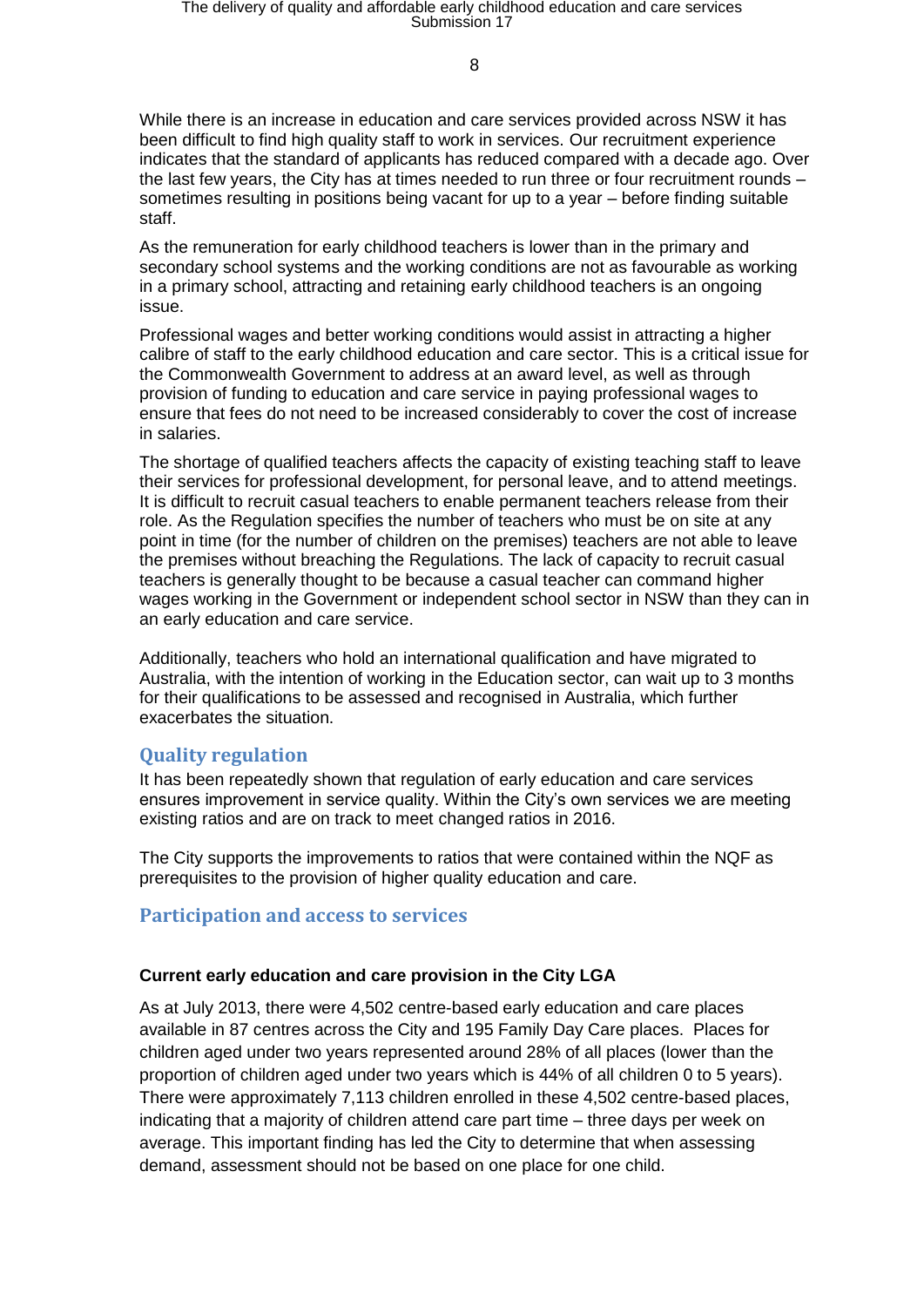$\mathbf q$ 

Use of centres by residents and workers varies across the LGA. In CBD localities, around 90% of all places are utilised by the children of workers. In localities outside the CBD, around 40% of all places are accessed by children of workers.

For-profit and work-based corporate childcare represents 53% of all services operating in the City. This is an increase from 2005 when it was 36%.

Community-based not-for profit long day care services represent 30% of all early education and care centres (excluding preschools) down from 2005 when 38.5% of all early education and care centres in the local area were community based not for profit services.

## **Current supply/demand gap**

The dynamics of childcare supply/demand in the City's LGA are different in comparison to many other LGAs. Early education and care centres are not only used by residents but also by workers in the City. Therefore, demand cannot be assessed only on the number of preschool aged children living here.

The *Childcare Needs Analysis Study 2013*<sup>2</sup> identified a current gap of 1,470 places for residents and a forecast gap to 2031 of 3,730 places. $3$  The Study also identified a current gap of 1,634 places for workers and a forecast gap to 2031 of 2,246 places. The total current combined gap for residents and workers is 3,104 and forecast gap to 2031 is 5,976 places.

The City used multiple indicators to develop a benchmark to determine demand for its residents and workers. Assessing early education and care demand is not as simple as looking at the number of, or growth in child populations. Every LGA is different and demand needs to be assessed based on its attributes including: whether children live in one parent, two parent or no parent working households; the size of the local workforce; income and educational levels of parents and their capacity to access care; cultural norms around use of formal care; affordability and income levels; and ability to access quality care in the local area.

The benchmark used by the City for assessing resident demand was one place for every two children aged 0 to 5 years. This benchmark is based on the following assumptions from the evidence collected:

- Approximately 80% of all of the City's children need access to centre based care (based on the survey of 150 residents and consistent with findings from 2005 and 2008 and outcomes of the Australian Early Development Index 2012).
- Families need on average three days a week formal education and care (based on interviews with all ECEC services and a resident survey).
- Therefore, 80% of all children need access to care for on average three days a week – or 0.6 places a day: this equates to 0.48 places for one child or (rounded up) one place for every two children.

  $2$  Cred Community Planning and Community Childcare Co-operative (NSW) for the City of Sydney, *City of Sydney Childcare Needs Analysis 2013*

 $3$  It is noted that the forecast figure is premised on current supply, as it is not possible to forecast supply beyond known Development Applications.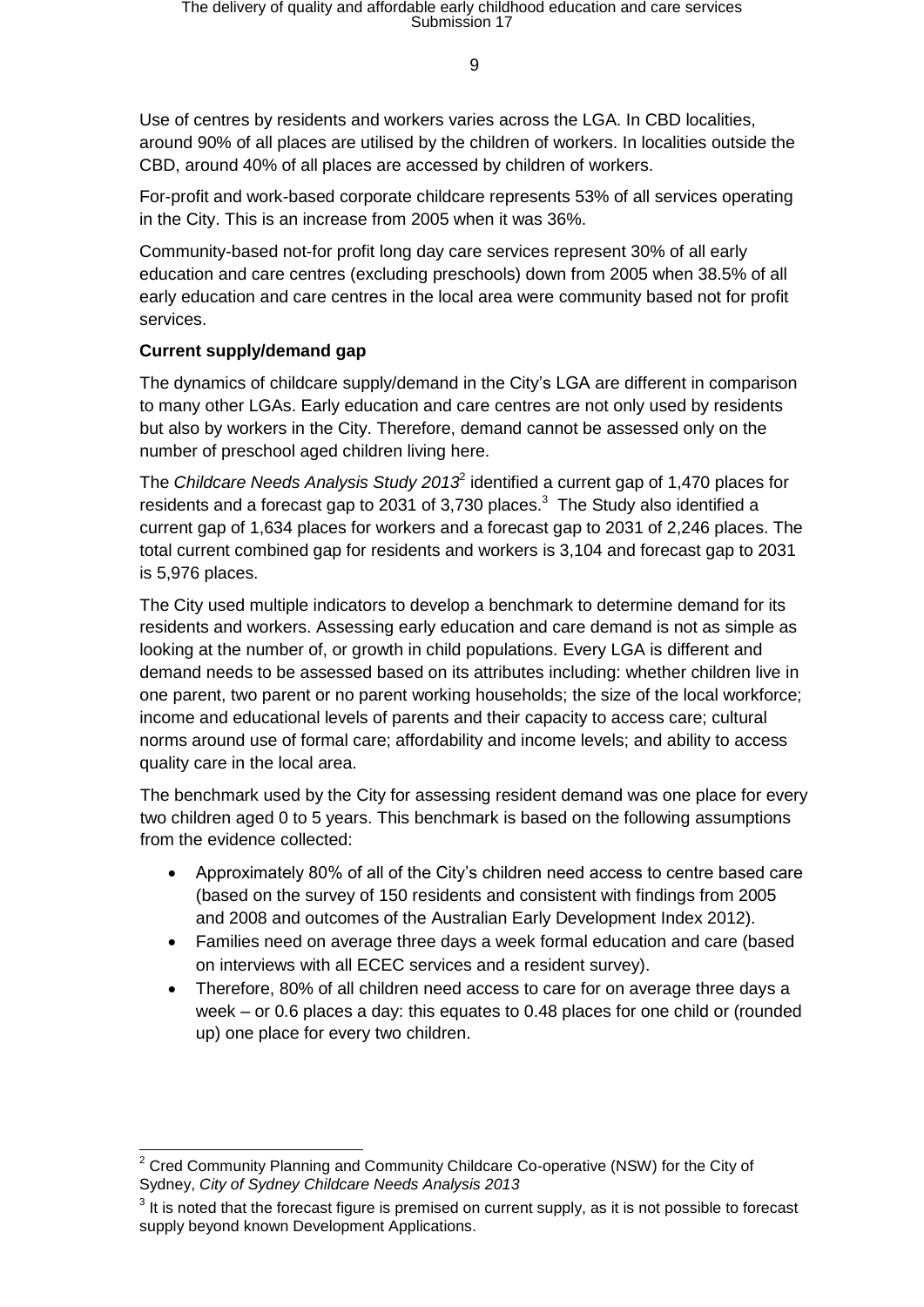Benchmarks for workers were based on current utilisation rates in different Village Groups<sup>4</sup> and applying this to the proportion of places utilised by workers in each Village Group – eg., 90% in the CBD, 40% in Village Groups outside the CBD.

Demand is not only high in terms of places but also in terms of equity. What is clear from the study is that Council services and not-for-profit services are providing much greater access to low-income, Aboriginal and Torres Strait Islander children, children with additional needs, and for children aged under two years.

For example, the proportion of children who receive full CCB (that is those receiving the full Child Care Benefit and on very low-incomes) was significantly lower in private centres (6.0%) than not-for-profit centres (16.2%) and City operated centres (25.5%). The proportion of Aboriginal and/or Torres Strait Islander children accessing care was much higher overall in Council operated centres (10.8%) and not-for-profit (communitybased) (5.8%) compared to private centres (0.4%). A dependence on the private market to supply all future early education and care places could continue to disadvantage these children and families.

The various types of education and care services offered in the City of Sydney LGA appear to meet the needs of residents and workers in terms of flexibility. There is however a need for occasional care in the CBD that can be used by interstate visitors who require short term care. Unfortunately, as it is difficult for occasional care to operate as a viable service the private sector is not interested in operating such services. The City operates one occasional care centre (in Redfern) and one not for profit operator (in Glebe) that hold a portion of their daily positions for occasional care placements. The location of these services in not easily accessible to the interstate worker who requires care in the CBD.

## **Why is there an undersupply of early education and care places in the City's LGA?**

There are a number of reasons why undersupply of early education and care places has occurred in the City:

• Significant resident and worker population growth.

 $\overline{a}$ 

- Over the past decade the resident population has increased by 53,500 (41.5%) and comparatively the City has been both the largest and fastest growing local government area in the state of NSW. The total population of children aged 0 to 5 years has increased by 1,308 between 2006 and 2011 from 6,040 to 7,348 and is projected to increase significantly to 12,946 by 2031.
- During 2006 to 2011, the City's workforce increased by 49,839 from 384,981 to 434,820.
- An increasing number of families are choosing to live in the City because of its proximity to work and transport. The corresponding higher cost of living means that both parents have to work and many require early education and care for their children from an early age, increasing demand for places for children under two years which are as babies placing a reliance on childcare from a very early age, even though places for children aged under two years are limited.
- Lack of co-ordinated planning at a state or national level and limited support for local government. There has been a lack of strategic planning for the adequate supply of early childhood education and care places to support the growing population and workforce at the State and Commonwealth Government levels.

<sup>&</sup>lt;sup>4</sup> The City's LGA is divided into 10 Village Groups for strategic social planning purposes, to support localised planning for facilities and services.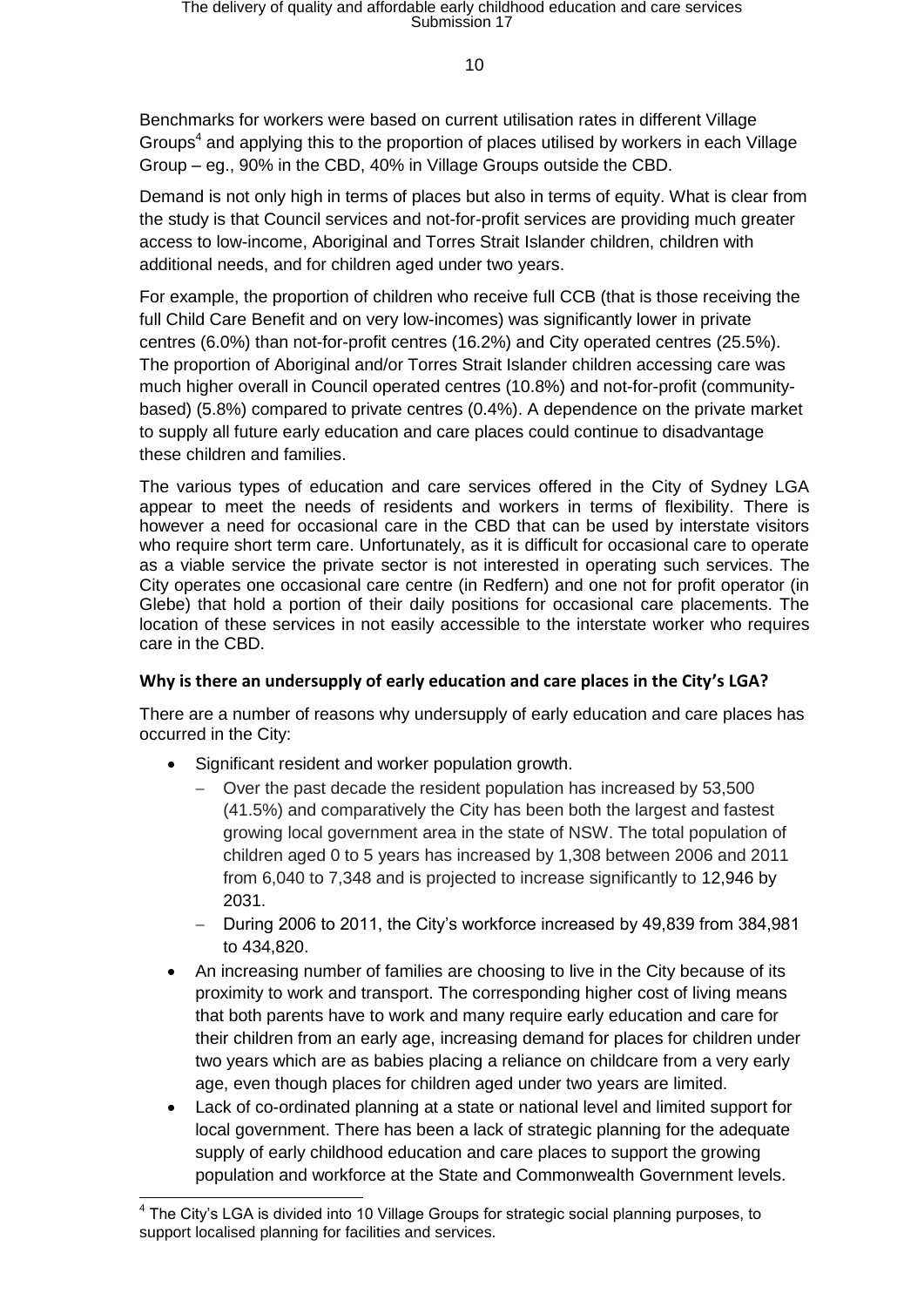This has resulted in undersupply in some areas and an oversupply in some growth areas (eg Blacktown).

There has also been an overreliance on the private sector to meet the demand gap, even though the profitability of services is less feasible in very high land value areas, such as the City's LGA. This has resulted in a situation whereby despite the attractiveness of service development in areas of obvious high demand for places, the initial cost of entry can be high and ongoing profitability of services can be relatively low.

 The high costs of land and development, along with the difficulty of finding suitable sites large enough to meet regulated space requirements, are key constraints on supply in the City's LGA. Not only is land relatively more expensive in this LGA, but redevelopment of existing sites is also frequently constrained by additional factors, including heritage restrictions; the size of the site making it difficult to build a centre large enough to be profitable, and neighbour impacts associated with high densities and proximity to residential development.

The majority of early education and care centres built since 2005 have been built as part of new developments and 100% have been developed by the private sector. Because of the difficulties in the City of finding sites appropriate to meet the design requirements of the NQF, the City allows flexibility in centre design including around car parking spaces and locating centres above ground floor level, subject to appropriate emergency egress measures being in place.

#### **Access by all**

The Commonwealth needs to strengthen programs to ensure that children who traditionally miss out on places in early education and care services (such as children from low-income families, children with additional needs, children at risk, Aboriginal and Torres Strait Islander children and babies) get access. Because of the additional cost to providers of attracting and or including children from these groups in early education and care services, they are underrepresented in most services. Providers such as the City who have a commitment to equitable access to our services, include these children at a cost to the City. Babies cost more to provide early education and care to because of higher staff child ratios. Consequently our supply studies have always shown that there is a larger demand gap for this age group than for any other. The Inclusion Support Subsidy does not cover the full cost of additional workers needed to include children with additional needs in long day care services. The City of Sydney believes that Aboriginal and Torres Strait Islander Children and children at risk of harm should be guaranteed early education and care positions at a nominal cost.

Children from low-income families, children with additional needs, children at risk and Aboriginal and Torres Strait Islander children are the children who would most benefit from access to high quality early education and care throughout their entire childhood. Unless the Commonwealth takes specific actions to address the inequity of access they face, they will continue to be excluded.

The City is committed to ensuring Aboriginal and Torres Strait Islander children and children at risk get access to early education, but complex and bureaucratic fee subsidy structures such as Child Care Benefit and Child Care Rebate lead to both of these groups missing out.

As a provider, we need more and better designed programs and subsidies to ensure that children who are likely to miss out can get access to services.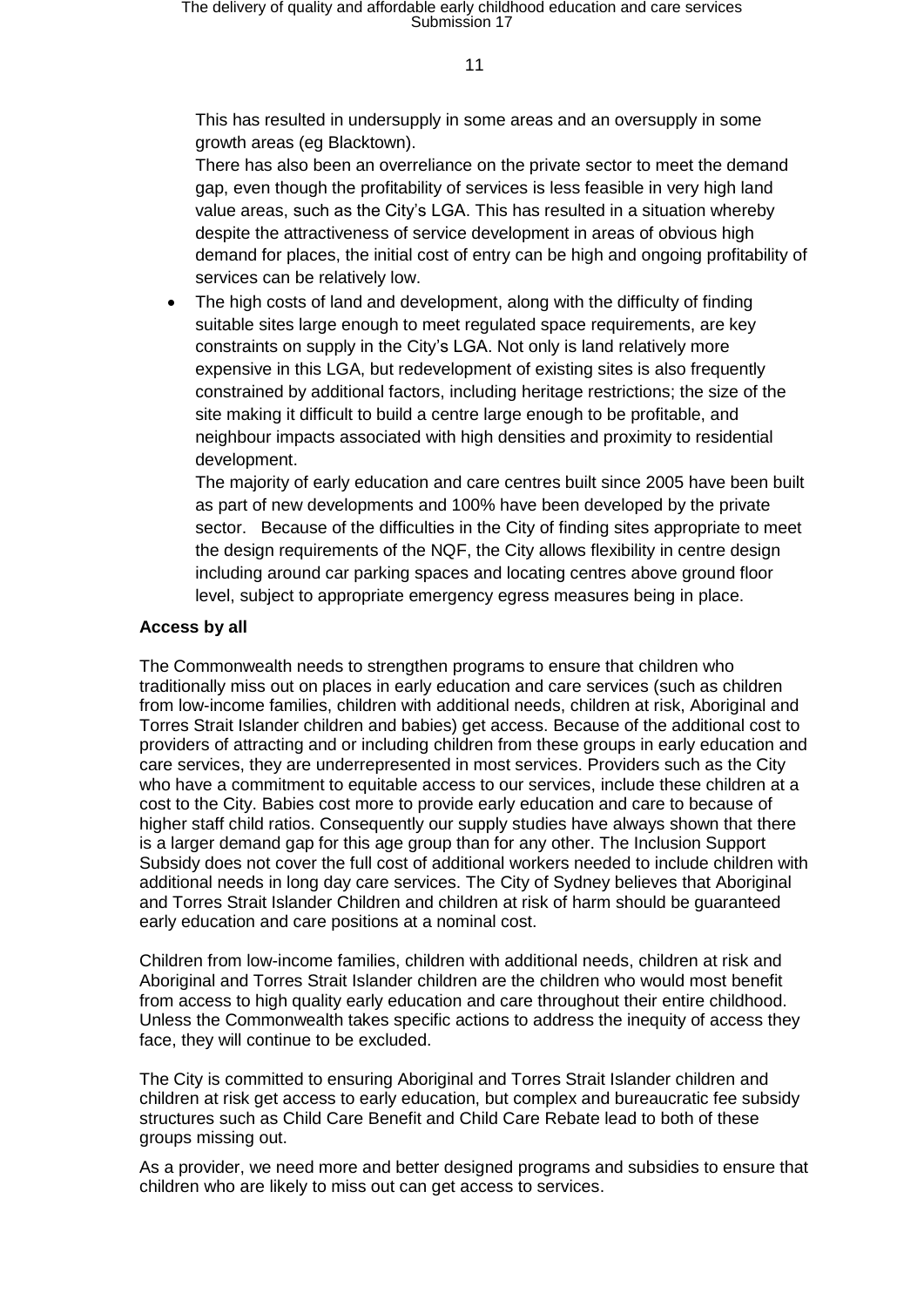## **Environments for Learning:**

The City operates four education and care services directly.

In the lead up to implementation of the NQF the City Child undertook an analysis of:

- How many new staff would be required and the cost involved in employing additional staff;
- What additional support/ resources would be required to implement the requirements of the educational program into each setting and the cost involved in resourcing through training and time; and
- What skills and qualifications current staff had; what training and assessment would be required in the future and how this would be procured

To implement the regulatory changes, the City:

- Organised for untrained educators to acquire needed qualifications through recognition of prior learning or coursework pathways;
- Identified that additional time off the floor for key staff would be required to document and plan the educational program in line with the Early Years Learning Framework. Each staff member who plans and documents the program is now given approximately three to four hours per week to develop the program; and
- Employed additional staff to meet ratios and to ensure coverage of staff in those rooms for breaks and staff programming.

The cost involved in the implementation of the changes listed was considerable. The cost was allocated across two financial years and was partly subsidised by the City and partially covered through an increase in fees. To date, the total cost of implementing the requirements under the National Quality Framework has amounted to \$247,440. Initially, \$86,940 was required to increase staffing to cover the new ratios. Since July 2011, 5 x Unqualified Child Care Worker positions (min Cert III in Children's Services) have been converted to Trained Child care Worker positions (Diploma in Children's Services) at a total cost of \$38,600 to meet the qualification requirements of the National Quality Framework. To ensure that educators have the time to develop and document an educational program that meets the requirements of the Early Years Learning Framework, \$60,950 per annum, is allocated to release educators from face to face teaching.

The employment of additional and more highly qualified staff and the additional resources given to staff in the way of time off the floor and training has had a positive impact on the education and care delivered at the services. This has been evident in the feedback that the City has received from families, the children themselves and the spot visits which the NSW Department of Education and Communities has undertaken.

No City operated centre has yet been through the assessment and ratings process of the NQF, however the City is confident that the centres will be able to achieve positive results.

**Impacts of the announced government amendments to the NQF, and the outcomes for children and early childhood education and care services.**